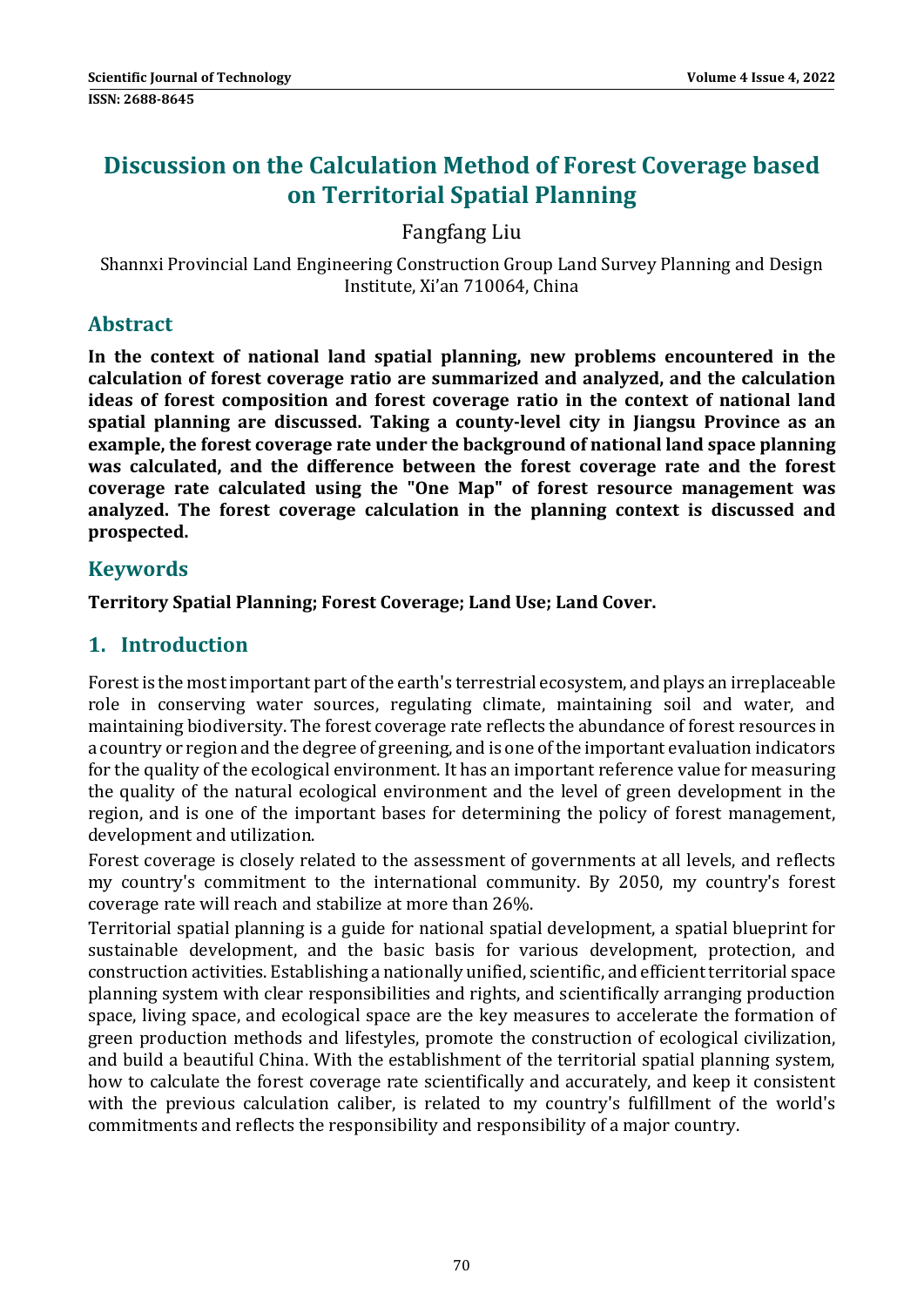# **2. 1 How to Calculate Forest Coverage in the Background of National Land Spatial Planning**

## **2.1. Forest and Forest Cover**

The definition of forest and the calculation method of forest cover is a topic that has existed for a long time. Today, countries around the world have different definitions of forest and calculation methods of forest cover. Relevant studies have shown that the principles of forest definition in various countries in the world can be summarized into four aspects: first, land use; second, land cover; third, administrative management; fourth, ecological needs and so on. After a statistical analysis of nearly 200 countries and regions, Lund et al. found that most countries define forests from the principles of land use or land cover, or a combination of the two. There is no precise definition of "forest" at the legal level in my country. For example, Article 83 of the newly revised "Forest Law" states: Forests include arbor forests, bamboo forests and shrub forests specially specified by the state. And my country's "Forest Law Implementation Regulations" Chapter 4, Article 24 stipulates that the forest area includes the area of arbor forest land and bamboo forest land area with a canopy density of 0.2 or more, the area of shrub forest specially stipulated by the state, farmland forest network, and the surrounding area of villages, the coverage area of trees beside the water and the house. The definition of forest in the national standard "Forest Resource Terminology" is that it consists of trees, bamboos with a diameter of more than 2cm and a canopy density of more than 0.20, and shrubs that meet the purpose of forest management and have a coverage of more than 30%.

community. Including arbor forests, bamboo forests and mangrove forests with a canopy density of 0.20 or more, shrub forests, farmland forest networks specially specified by the state, and trees beside villages, roads, waters, and houses, etc. It can be seen from this that my country defines forests mainly on land cover. At this stage, the calculation of forest coverage in various parts of my country is also mostly based on the results of forest resource surveys based on onsite investigations or annual monitoring data of forest resources to measure the actual area of arbor forest land, bamboo forest land, and shrub land specially stipulated by the state, and then the forest area and forest coverage can be obtained.

#### **2.2. Difficulties in the Calculation of Forest Coverage in the Context of Territorial Spatial Planning**

The basis of territorial spatial planning is the results of the third national territorial survey, which reflects the current state of land and land use in the country, is greatly influenced by social production methods, and includes the purpose and intention of human beings to use land. The land cover used to calculate forest cover emphasizes the natural attributes of the land and the results of human activities. There are still some differences between the two. For example, garden land and cultivated land for planting arbor or shrub-type commercial crops are garden land or cultivated land in the three national land adjustment, and when the forest coverage rate is calculated, it is regarded as arbor forest or special shrub forest.

## **2.3. The Problem of Land Class Refinement and Land Class Correspondence**

In order to implement the unified management of natural resources across the country, the Guidelines for the Classification of Land and Sea Use for Land and Space Survey, Planning, and Use Control (Trial) are used uniformly when carrying out territorial space planning, use control, etc. The concept of "forest land" has no land use type that can directly produce "forest" area, and cannot directly use the results of national land spatial planning to produce forest coverage. Therefore, how to accurately output the current area of land cover related to "forest" in the results of the three national land and spatial planning under the framework of territorial spatial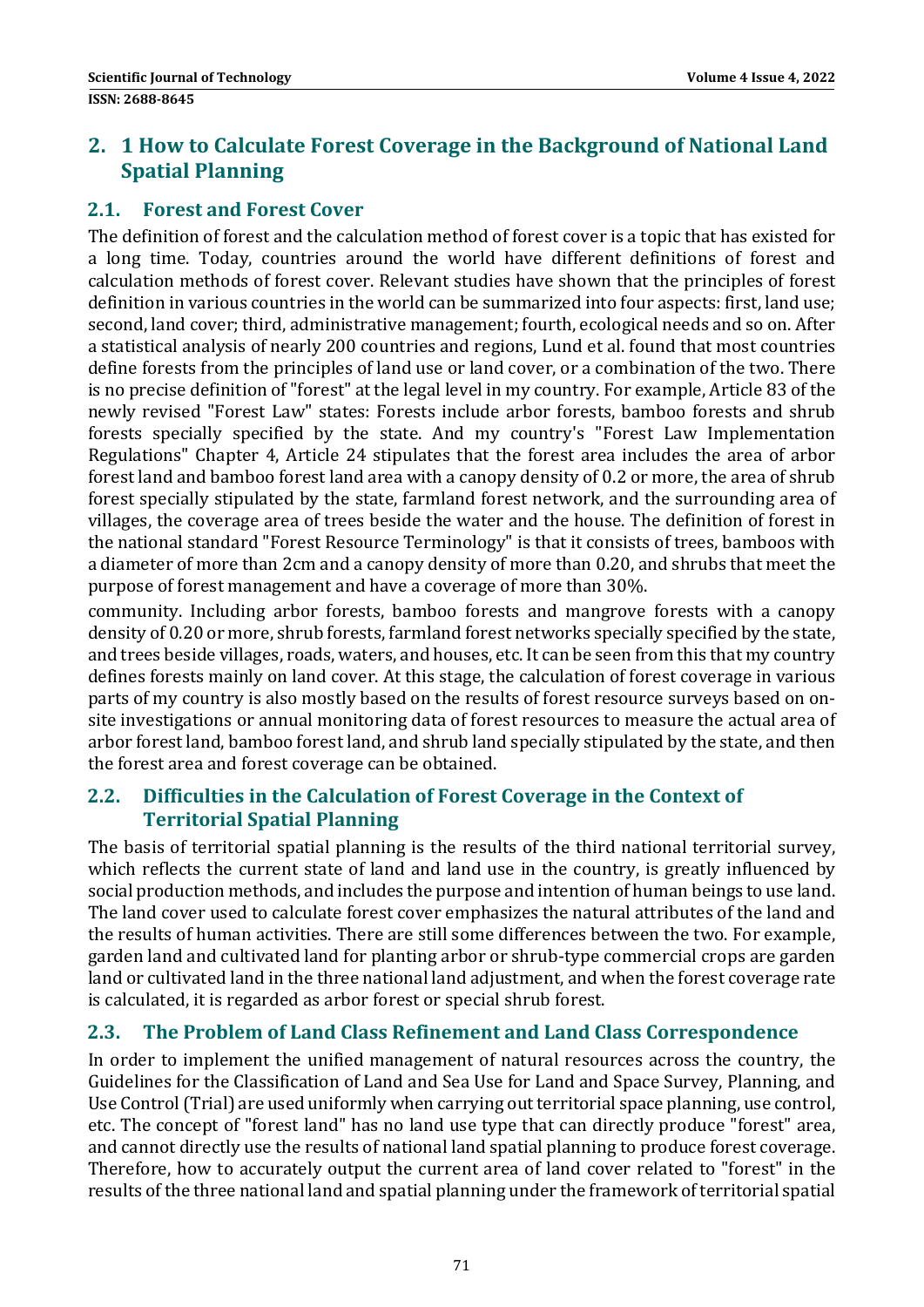planning is the key to solving the calculation of forest coverage under the framework of territorial spatial planning.

# **3. Calculation Principle of Forest Coverage Ratio under the Overall Planning of National Land and Space Planning**

## **3.1. Under the Overall Planning of National Land and Space Planning, the Composition of Forests**

In the concept of forest coverage, "forest" and "woodland" are inseparable, but the two have different meanings. The definition of forest in the newly revised "Forest Law" does not specify what kind of "forest" grows in.

Therefore, in reality, there will be "forests" within the range of woodlands and "forests" outside the range of woodlands. What has "forest" been not necessarily "woodland", and not all "woodland" is "forest".

That is, there is the concept of "ground-tree separation". Therefore, how to accurately produce the "forest" area in the results of the three national land harmony and national land spatial planning requires that on the premise of understanding the "land-tree separation" criterion, it is necessary to determine the type of land cover related to "forest" and find the "forest land". "Forest" scope vs. "Forest" for the "Non-Forest" scope. Only in this way can the real forest coverage be reflected more scientifically, and the results can be more consistent and comparable. For "forest" in "woodland", it is necessary to further subdivide the "forest land" through the three national land adjustment, and then determine the area of "tree forest land", "bamboo forest land" and "shrub forest land"; The forest requires specific analysis and extraction for different situations.

There are three main types of "forest" outside the forest area: (1) The current status is "forest", while in the three national territorial tunes, the land type is clearly not included in the "forest" range, such as "belonging to coastal mangroves" "Land for green forests within the scope of towns and villages", "Forests within the scope of land acquisition for railways and highways, and revetment forests for rivers and ditches", etc.;

Economic forest, especially the land where the "forest" such as shrub economic forest is located, is clearly defined in the three national land regulations to be divided into "garden land" alongside "forest land", that is, it does not belong to forest land;

There are clearly defined "forest lands" such as national or provincial public welfare forests, natural forests, and forests on land that have been converted from farmland to forests, but they are "non-forest lands" in the results of the three national land reconciliation and national land spatial planning results.

#### **3.2. Calculation of Forest Coverage Ratio under the Overall Planning of National Land and Space Planning**

The calculation of forest coverage should belong to the "status quo theory", not the "planning theory". Therefore, in the context of territorial spatial planning, the calculation of forest coverage does not completely copy the results of territorial spatial planning, but selectively selects, retains, subdivides and transforms. To determine the corresponding land category of "forest", it is necessary to closely follow the definition of forest in the "Forest Law": arbor forest, bamboo forest and shrub forest specially stipulated by the state. Combined with the definitions of forest land, garden land and other land types in the three national land scales, a comprehensive and systematic analysis of 13 first-level land categories and 51 second-level land categories in the three national land scales is carried out, and the relationship between each land category and "forest" is discussed one by one. Related attributes, and organize them into the following three types of land categories.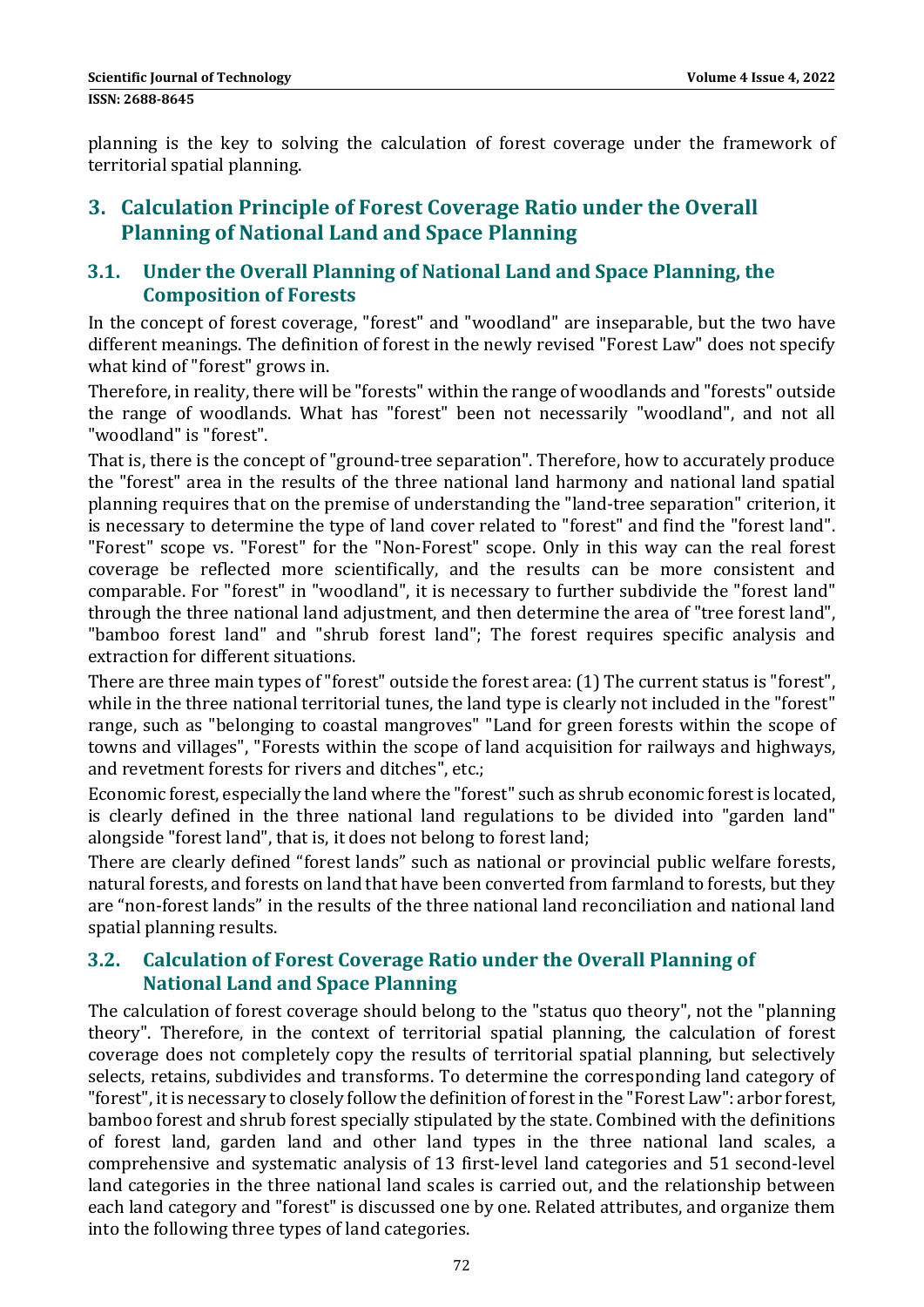(1) Corresponding land type, that is, the land type completely corresponding to the definition of forest, including arbor forest land and bamboo forest land.

(2) Relevant land types, that is, including both forests and mixed land types that do not belong to forests, such as shrub land, garden land, urban greening land, etc.

(3) Irrelevant land types, that is, land types not related to forests. For the corresponding land type, it can be directly used as part of the calculation of the forest coverage; for the relevant land type, it is necessary to identify the corresponding land category involved in the calculation of the forest coverage rate. The part of the garden land belongs to the shrub economic forest (tea, peach, orange, etc.), the urban greening land belongs to the arbor forest and bamboo forest, the road traffic land belongs to the road protection forest, and the hydraulic construction land belongs to the bank protection Forest, part of berm forest, etc.

#### **3.3. Calculation Example of Forest Coverage in the Context of Territorial Spatial Planning**

Taking a county-level city in Jiangsu as an example, the calculation and analysis of forest coverage under the overall planning of national land and space are carried out. The county is in the alternating area of hills and plains, and is dominated by plains, and the ratio of plains to hills is about 7:3. According to the latest statistics of "One Map" of forest resource management, the county has a land area of 104,700 hectares, of which 13,900 hectares of forest land and 9,300 hectares of forest, with a forest coverage rate of 8.88%.

#### **3.4. Basic Data**

The selected basic data include: the county's latest "one map" results of forest resource management, the results of the three national land surveys, and the preliminary results of national land and space planning. In order to further refine the land type, it is necessary to carry out the data fusion of "one map" of the three national land adjustment and forest resource management, and assign forestry-related attribute factors to the spatial scope determined by the national land spatial planning and the three national land adjustment.

# **4. Guidelines for Data Fusion**

#### **4.1. Management Boundaries**

(1) Administrative boundaries: The administrative boundaries of provinces, cities, counties, townships, and villages at all levels adopt the three-division boundary of national land, which will not be revised.

(2) Management boundary: The boundary of key state-owned forest areas and state-owned forest farms shall be implemented by adopting a "one map" boundary or referring to relevant materials. 

## **4.2. Boundaries of Map Spots and Small Classes**

 $(1)$  On the basis of the three-tone map spot division of the country, the division of small classes is added downward.

(2) The boundary line of the figure spot. The boundary lines of the map spots of the three national land categories are adopted.

(3) Small class boundaries, according to the "one map" woodland small classes, refine and correct the small class boundaries or merge small classes within the three-tone map of the country.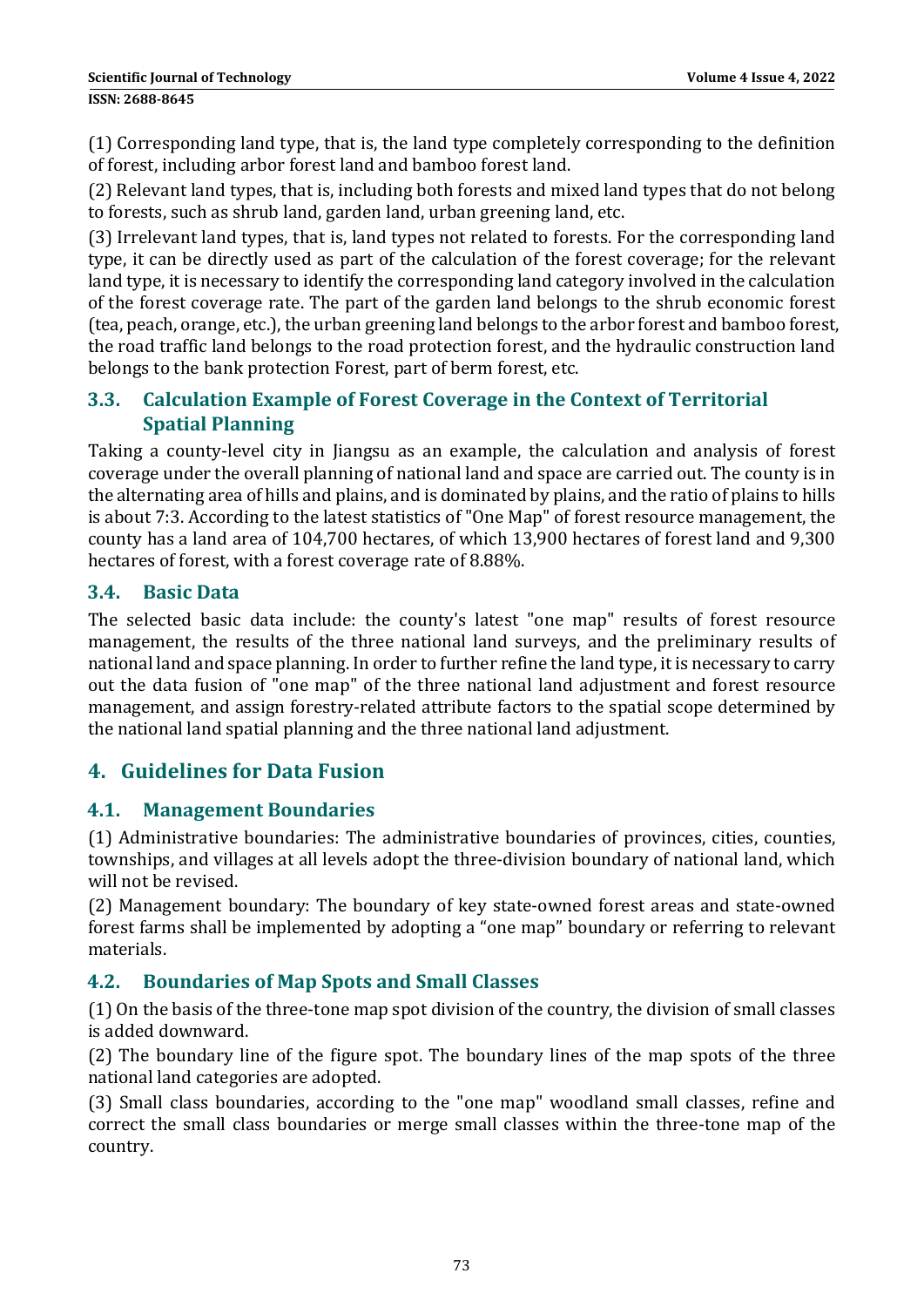#### **4.3. Area Calculation and Adjustment**

The area of the small class is calculated by taking the area of the national land three adjustment as the control area, and the adjustment of the small class area to the national land three adjustment map spot.

#### **4.4. Calculation Results**

According to the principle of data fusion, after the integration of the three national territorial adjustments and forest resource management "one picture", the various areas that belong to the forest category.

## **5. Conclusion**

Since there are differences in the standard formulation, zoning accuracy, and investigation and identification of the "one map" results of the three national land surveys and forest resource management, when formulating the calculation method of forest coverage rate based on national land spatial planning, it is not possible to use a single map. Use a survey result. Relevant calculation methods should be both continuous and scientific, to ensure that the calculation results are true and reliable and not have a large jump from the previous period; they should also be operable and easy to produce, and can use existing data to produce forest cover more conveniently. rate indicator.

For the calculation of forest coverage rate based on national land spatial planning, the premise is to carry out the integration and connection of the results of the "one map" of the three national land surveys and forest resource management, to conduct a sufficient consistency analysis of the two sets of data, and to discuss the two sets of data in the region. The main differences and typical characteristics existing between them, and optimize the calculation method of forest cover. In this way, the accurate spatial scope and detailed information on forest cover types can be ensured, so that the forest cover rate can be scientifically produced.

With the establishment and implementation of the territorial spatial planning system and the further integration of the "one map" results of forest resource management and the results of the three national territorial adjustments, the conventional method of calculating forest coverage will no longer be applicable. The results obtained must also be different from the previous ones. Therefore, how to explain the reasons for the differences will be carefully studied and solved by the forestry authorities in order to achieve a smooth transition between different stages.

## **Acknowledgments**

Project: Shaanxi Provincial Natural Science Basic Research Program (2022JO-457). Shaanxi Provincial Land Engineering Construction Group Internal Scientific Research Project (DJNY2021‐10) (DJNY2022‐16). 

## **References**

- [1] Wang Kai, Tu Qiyu, David Shaw, Lu Xiaobei, Shen Lei, Li Zhigang, Wang Chengkun, Li Min ,Qian Fang, Li Caige. Territorial and Spatial Planning and City Upgrading in the Post-Pandemic Era: Opinions of Experts from the Annual Conference of the International Urban Planning Academic Committee [J]. China City Planning Review, 2022,31(01):6-21.
- [2] State Forestry Administration. Technical regulations on continuous inventory of national forest resources (2014) [Z]. Beijing: China Forestry Press, 2014.
- [3] Han Dongchen. Construction and extended application of national forest land "one map" database [J]. Agricultural Science and Technology, 2019(7): 186.